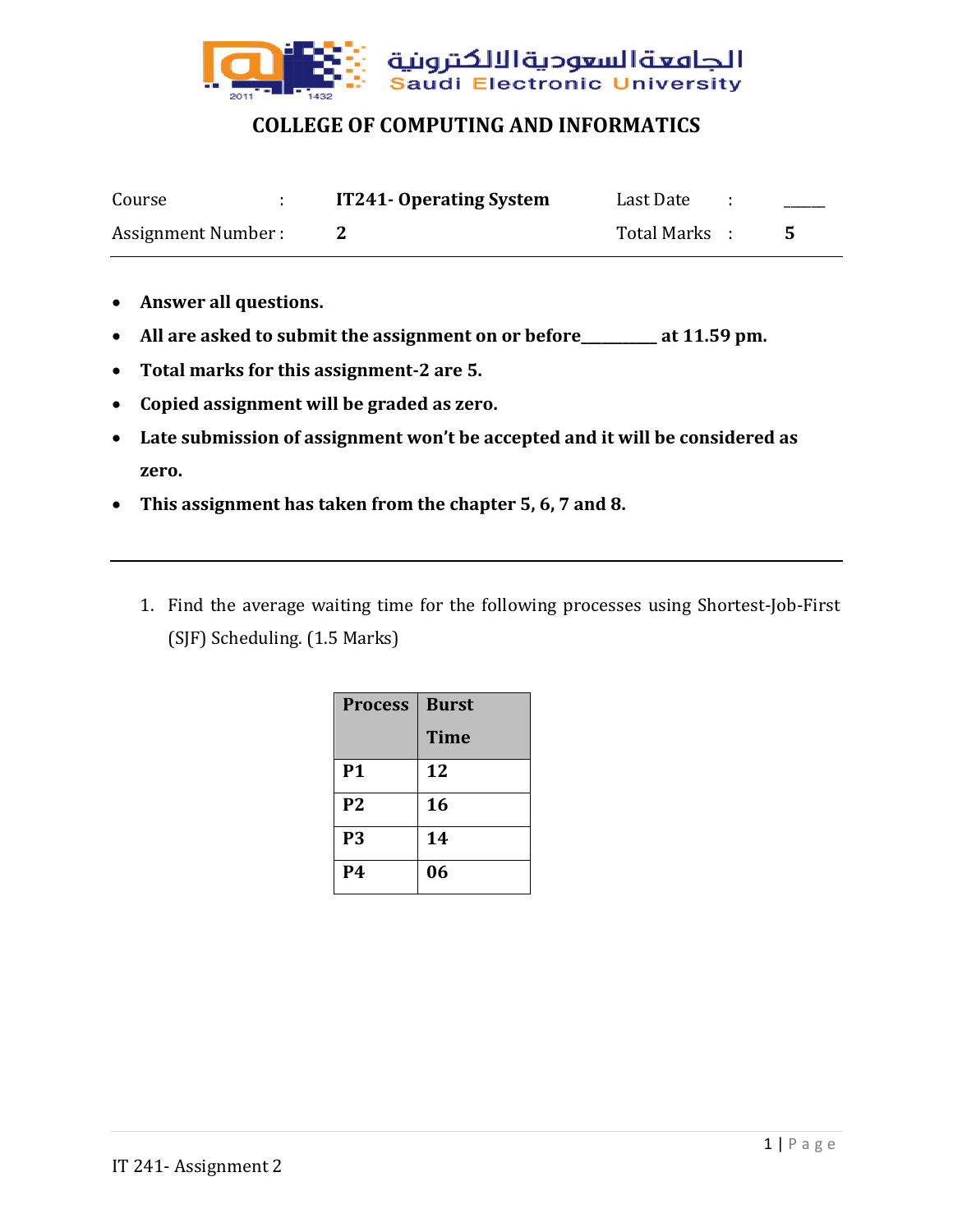## **Answer:**

## SJF scheduling chart

|   | $P_4$ | $P_3$ | P <sub>2</sub> |    |
|---|-------|-------|----------------|----|
| 0 | 06    | 18    | 32<br>ັ້       | 48 |

*Waiting time:*

| <b>Process</b> | <b>Waiting Time</b> |
|----------------|---------------------|
| P1             | 06                  |
| P <sub>2</sub> | 32                  |
| P <sub>3</sub> | 18                  |
| P <sub>4</sub> | 08                  |

*Average waiting time* = (6 + 32 + 18 + 0) / 4 = 14.

- 2. Write a short note about the following ( 1.5 Marks)
	- a. Concurrent Transactions
	- b. Non-serial Schedule

## **Answer:**

#### **Concurrent Transactions**

- Must be equivalent to serial execution serializability
- Could perform all transactions in critical section
- Inefficient, too restrictive
- Concurrency-control algorithms provide serializability

## **Non-serial Schedule**

- Non-serial schedule allows overlapped execute
	- o Resulting execution not necessarily incorrect
- Consider schedule S, operations  $O_i$ ,  $O_j$